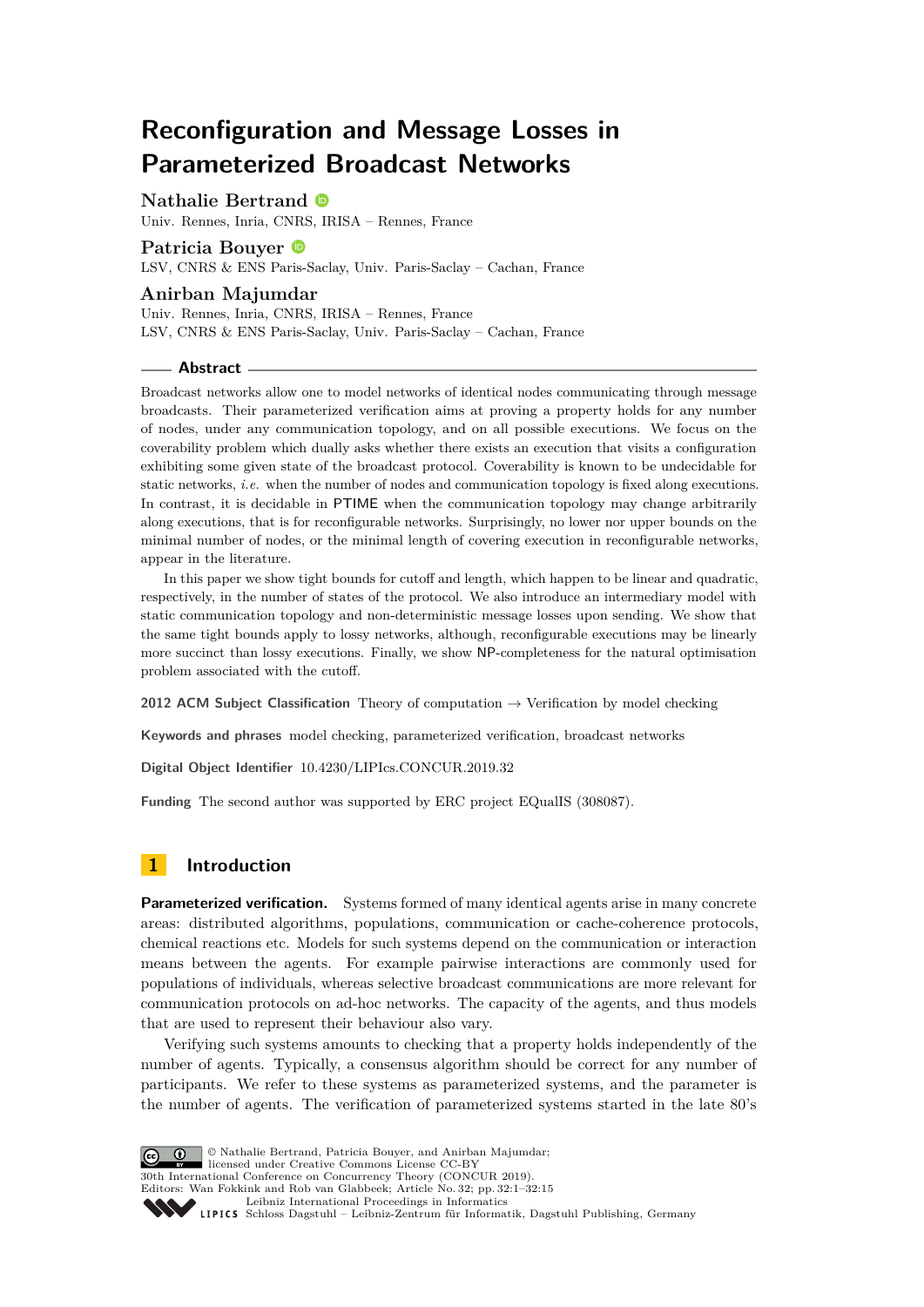# **32:2 Reconfiguration and Message Losses in Parameterized Broadcast Networks**

and recently regained attention from the model-checking community [\[11,](#page-14-1) [8,](#page-14-2) [6,](#page-14-3) [1\]](#page-13-0). It can be seen as particular cases of infinite-state-system verification, and the fact that all agents are identical can sometimes lead to efficient algorithms [\[5\]](#page-14-4).

**Broadcast networks.** This paper targets the application to protocols over ad-hoc networks, and we thus focus on the model of broadcast networks [\[3\]](#page-14-5). A broadcast network is composed of several nodes that execute the same broadcast protocol. The latter is a finite automaton, where transitions are labeled with message sendings or message receptions. Configuration in broadcast networks is then comprised of a set of agents, their current local states, together with a communication topology (which represents which agents are within radio range). A transition represents the effect of one agent sending a message to its neighbours.

Parameterized verification of broadcast networks amounts to checking a given property independently of the initial configuration, and in particular independently of the number of agents and communication topology. A natural property one can be interested in is coverability: a state of the broadcast protocol is coverable if some execution leads to a configuration in which one node is in that local state. When considering error states, a positive instance for the coverability problem thus corresponds to a network that can exhibit a bad behaviour.

Coverability is undecidable for static broadcast networks [\[3\]](#page-14-5), *i.e.* when the communication topology is fixed along executions. Decidability can be recovered by relaxing the semantics and allowing non-deterministic reconfigurations of the communication topology. In reconfigurable broadcast networks, coverability of a control state is decidable in PTIME [\[2\]](#page-14-6). A simple saturation algorithm allows to compute the set of all states of the broadcast protocol that can be covered.

**Cutoff and covering length.** Two important characteristics of positive instances of the coverability problem are the cutoff and the covering length. First, the *cutoff* is the minimal number of agents for which a covering execution exists. The notion of cutoff is particularly relevant for reconfigurable broadcast networks since they enjoy a monotonicity property: if a state can be covered from a configuration, it can also be from any configuration with more nodes. Second, the *covering length* is the minimal number of steps for covering executions. It weighs how fast a network execution can go wrong. Both the cutoff and the covering length are somehow complexity measures for the coverability problem. Surprisingly, no upper nor lower bounds on these values appear in the literature for reconfigurable broadcast networks.

**Contributions.** In this paper, we prove a tight linear bound for the cutoff, and a tight quadratic bound for the covering length in reconfigurable broadcast networks. Both are expressed in the number of states of the broadcast protocol. These are obtained by refining the saturation algorithm that computes the set of coverable states, and finely analysing it.

Another contribution is to introduce lossy broadcast networks, in which the communication topology is fixed, however errors in message transmission may occur. In contrast with broadcast networks with losses that appear in the literature [\[4\]](#page-14-7), in our model, message losses happen upon sending, rather than upon reception. This makes a crucial difference: reconfiguration of the communication topology can easily be encoded by losses upon reception, whereas it is not obvious for losses upon sending. Perhaps surprisingly, we prove that the set of states that can be covered in reconfigurable semantics agrees with the one in static lossy semantics. Using the same refined saturation algorithm, we prove that same tight bounds hold for lossy broadcast networks: the cutoff is linear, and the covering length is quadratic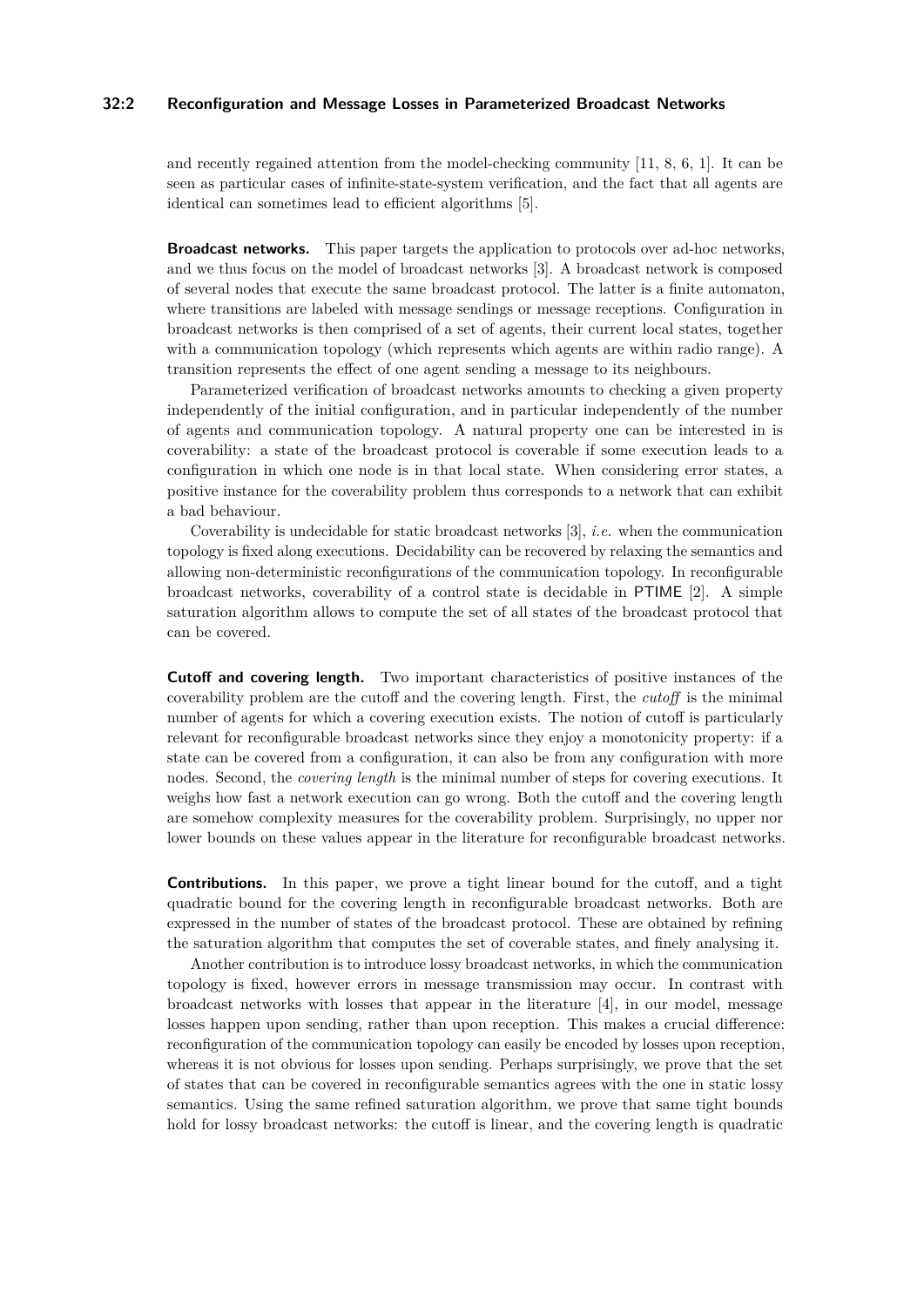(in the number of states of the broadcast protocol). The two semantics thus appear quite similar, yet, we show that the reconfigurable semantics can be linearly more succinct (in terms of number of nodes) than the lossy semantics.

Finally, we study a natural decision problem related to the cutoff: decide whether a state is coverable (in either semantics) with a fixed number of nodes. We prove it to be NP-complete.

**Outline.** In Section [2,](#page-2-0) we define the broadcast networks, with static, reconfiurable and lossy semantics. In Section [3,](#page-5-0) we present our tight bounds for cutoff and covering length. In Section [4,](#page-11-0) we show our succinctness result. In Section [5,](#page-12-0) we give our NP-completeness result.

# <span id="page-2-0"></span>**2 Broadcast networks**

# **2.1 Static broadcast networks**

**► Definition 1.** *A* broadcast protocol *is a tuple*  $\mathcal{P} = (Q, I, \Sigma, \Delta)$  *where Q is a finite set of control states;*  $I \subseteq Q$  *is the set of initial control states;*  $\Sigma$  *is a finite alphabet; and*  $\Delta \subseteq (Q \times \{ \lvert a, \lvert a \in \Sigma \} \times Q)$  *is the transition relation.* 

For ease of readability, we often write  $q \stackrel{!a}{\rightarrow} q'$  (resp.  $q \stackrel{?a}{\rightarrow} q'$ ) for  $(q, !a, q') \in \Delta$ (resp.  $(q, ?a, q') \in \Delta$ ). We assume all broadcast networks to be complete for receptions: for every  $q \in Q$  and  $a \in \Sigma$ , there exists  $q'$  such that  $q \stackrel{?a}{\longrightarrow} q'$ .

<span id="page-2-1"></span>A broadcast protocol is represented in Figure [1.](#page-2-1) In this example and in the whole paper, for concision purposes, we assume that if the reception of a message is unspecified from some state, it implicitly represents a self-loop. For example here, from *q*1, receiving *a* leads to  $q_1$  again.

*q*<sup>0</sup> *q*<sup>1</sup> *q*<sup>2</sup> *q*<sup>3</sup> *q*<sup>4</sup> *r*1 ⊥ !*a* ?*a* !*b*<sup>1</sup> ?*a* !*b*<sup>2</sup> ?*b*<sup>1</sup> ?*b*<sup>2</sup> ?*b<sup>i</sup>*



Broadcast networks involve several copies, or *nodes*, of the same broadcast protocol P. A configuration is an undirected graph whose vertices are labelled with a state of *Q*. Transitions between configurations happen by broadcasts from a node to its neighbours.

Formally, given a broadcast protocol  $\mathcal{P} = (Q, I, \Sigma, \Delta)$ , a *configuration* is an undirected graph  $\gamma = (N, E, L)$  where N is a finite set of nodes;  $E \subseteq N \times N$  is a symmetric and irreflexive relation describing the set of edges; finally, L:  $N \to Q$  is the labelling function. We let  $\Gamma(\mathcal{P})$ denote the (infinite) set of *Q*-labelled graphs. Given a configuration  $\gamma \in \Gamma(\mathcal{P})$ , we write n ∼ n' whenever (n, n') ∈ E and we let  $\mathsf{Neigh}_{\gamma}(n) = \{n' \in \mathbb{N} \mid n \sim n'\}$  be the neighbourhood of n, *i.e.* the set of nodes adjacent to n. Finally  $L(\gamma)$  denotes the set of labels appearing in nodes of  $\gamma$ . A configuration  $(N, E, L)$  is called *initial* if  $L(N) \subseteq I$ .

The operational semantics of a static broadcast network for a given broadcast protocol  $\mathcal P$ is an infinite-state transition system  $\mathcal{T}(\mathcal{P})$ . Intuitively, each node of a configuration runs protocol  $P$ , and may send/receive messages to/from its neighbours. From a configuration  $\gamma = (N, E, L)$ , there is a step to  $\gamma' = (N', E', L')$  if  $N' = N$ ,  $E' = E$ , and there exists  $n \in N$ and  $a \in \Sigma$  such that  $(L(n), !a, L'(n)) \in \Delta$ , and for every  $n' \in N$ , if  $n' \in Neigh_{\gamma}(n)$ , then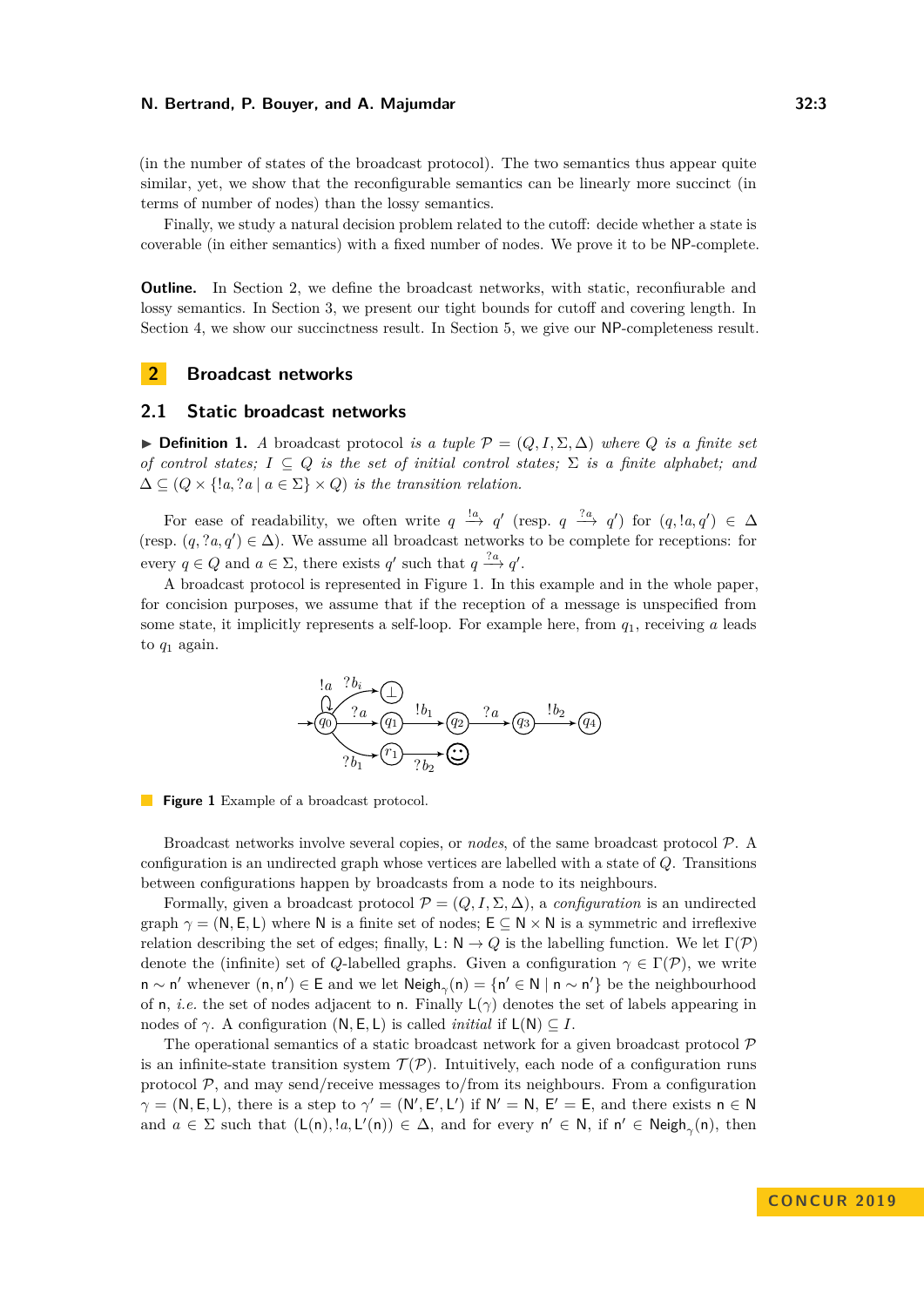# **32:4 Reconfiguration and Message Losses in Parameterized Broadcast Networks**

 $(L(n'), ?a, L'(n')) \in \Delta$ , otherwise  $L'(n') = L(n')$ : a step reflects how nodes evolve when one of them broadcasts a message to its neighbours. We write  $\gamma \xrightarrow{n, la} \gamma'$ , or simply  $\gamma \rightarrow_s \gamma'$  (the s subscript emphasizes that the communication topology is *static*).

An *execution* of the static broadcast network is a sequence  $\rho = (\gamma_i)_{0 \leq i \leq r}$  of configurations  $(N, E, L_i)$  such that  $\gamma_0$  is an initial configuration, and for every  $0 \leq i \leq r$ ,  $\gamma_i \rightarrow_s \gamma_{i+1}$ . We write  $\#$ nodes( $\rho$ ) for the number of nodes in  $\gamma_0$ ,  $\#$ steps( $\rho$ ) for the number *r* of steps along  $\rho$ , and for any node  $n \in \mathbb{N}$ , #steps( $\rho$ , n) for the number of broadcasts, called the *active length*, of node n along *ρ*. Note that, along an execution, the number of nodes and the communication topology are fixed. The set of all static executions is denoted  $\text{Exec}_s(\mathcal{P})$ .

### **Coverability problem**

Given a broadcast protocol P and a subset of target states  $F \subseteq Q$ , we write COVER<sub>s</sub>(P, F) for the set of all *covering* executions, that is, executions that visit a configuration with a node labelled by a state in *F*:

$$
\mathsf{COVER}_s(\mathcal{P}, F) = \{(\gamma_i)_{0 \le i \le r} \in \mathsf{Exec}_s(\mathcal{P}) \mid L(\gamma_r) \cap F \neq \emptyset\}.
$$

The *coverability problem* is a decision problem that takes a broadcast protocol  $P$  and a subset of target states F as inputs, and outputs whether  $\text{COVER}_s(\mathcal{P}, F)$  is nonempty. For broadcast networks, the coverability problem is a parameterized verification problem, since the number of initial configurations is infinite. It is known that coverability is undecidable for static broadcast networks [\[3\]](#page-14-5), since one can use the communication topology to build chains that may encode values of counters, and hence simulate Minsky machines [\[10\]](#page-14-8).

If the broadcast protocol  $P$  allows to cover the subset  $F$ , we define the *cutoff* as the minimal number of nodes required in an execution to cover *F*. Similarly, we define the *covering length* as the length of a shortest finite execution covering *F*. Those values are important to characterize the complexity of a broadcast protocol: assuming a safe set of states, coverability of the complement set represents bad behaviours, and cutoff and covering length measure the size of minimal witnesses for violation of the safety property.

# **2.2 Reconfigurable broadcast networks**

To circumvent the undecidability of coverability for static broadcast networks, one attempt is to introduce non-deterministic reconfiguration of the communication topology. This solution also allows one to model arbitrary mobility of the nodes, which is meaningful, *e.g.* for mobile ad-hoc networks [\[3\]](#page-14-5).

Under this semantics, configurations are the same as under the static semantics. Transitions between configurations however are enhanced by the ability to modify the communication topology before performing a broadcast. Formally, from a configuration  $\gamma = (N, E, L)$ , there is a step to  $\gamma' = (\mathsf{N}', \mathsf{E}', \mathsf{L}')$  if  $\mathsf{N}' = \mathsf{N}$ , and there exists  $\mathsf{n} \in \mathsf{N}$  and  $a \in \Sigma$  such that  $(L(n), !a, L'(n)) \in \Delta$ , and for every  $n' \in N$ , if  $n' \in Neigh_{\gamma'}(n)$ , then  $(L(n), ?a, L'(n')) \in \Delta$ , otherwise  $L'(n') = L(n')$ : a step thus reflects that the communication topology may change from E to E' followed by the broadcast of a message from a node to its neighbours in the new topology. We write  $\gamma \xrightarrow{\text{n,}!a} \gamma'$ , or simply  $\gamma \rightarrow_r \gamma'$ .

Similarly to the static case, we write  $\mathsf{Exec}_r(\mathcal{P})$  and  $\mathsf{COVER}_r(\mathcal{P}, F)$  for, respectively the set of all reconfigurable executions in  $\mathcal{P}$ , and the set of all reconfigurable executions in  $\mathcal{P}$ that cover *F*. We will also use the same notations  $\#$ nodes( $\rho$ ),  $\#$ steps( $\rho$ ) and  $\#$ steps( $\rho$ , n) as in the static case.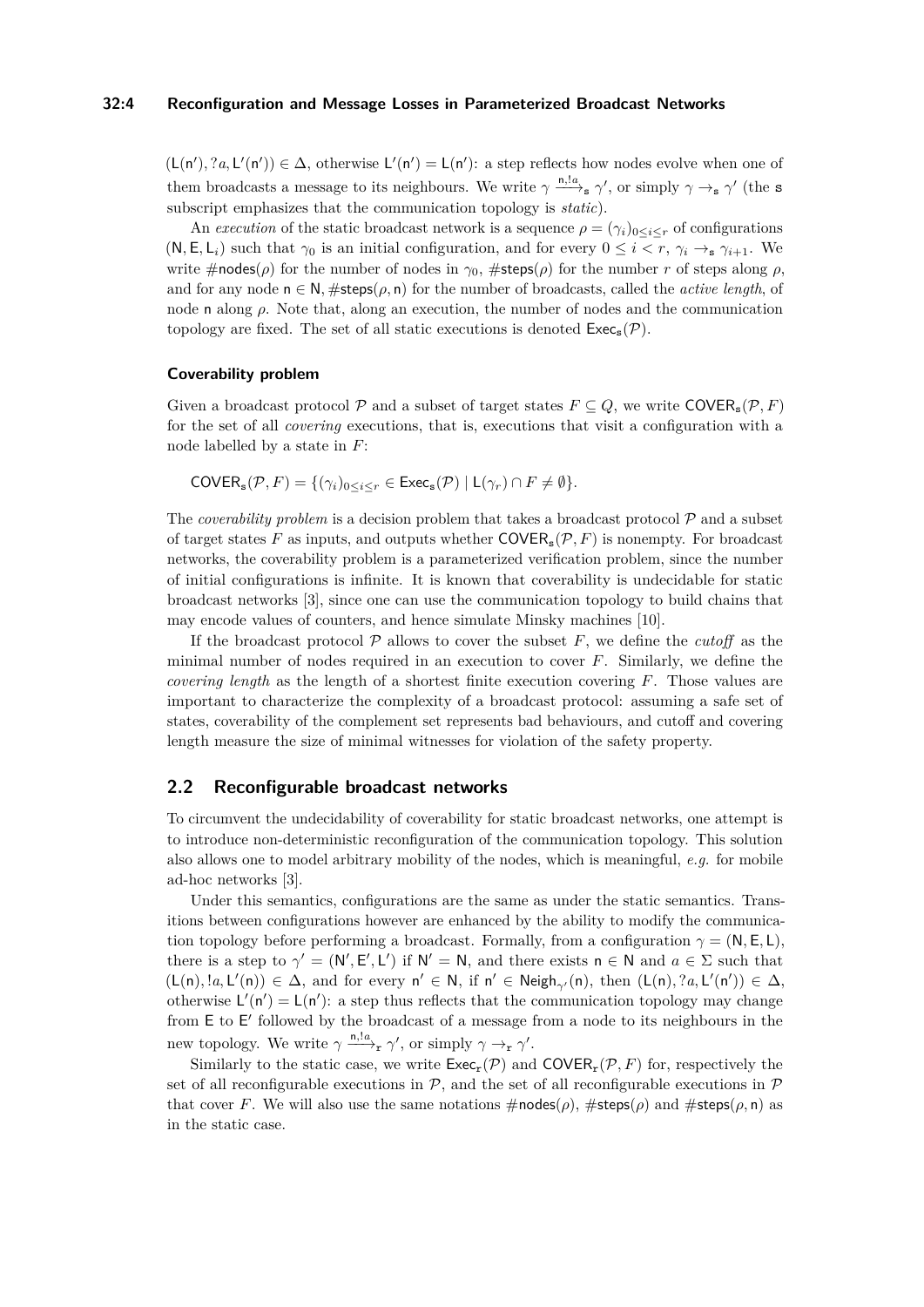Figure [7](#page-12-1) (with  $n = 2$ ) gives an example of reconfigurable execution for the broadcast protocol of Figure [1](#page-2-1) (which covers  $\mathcal{O}$ ). Note that the communication topology indeed evolves along the execution. Here the colored nodes broadcast a message in the step leading to the next configuration.

A noticeable property of reconfigurable broadcast networks is the following copycat property. Such a monotonicity property was originally shown in [\[7\]](#page-14-9) for asynchronous sharedmemory systems, and it also applies to our context.

<span id="page-4-0"></span>**Proposition 2** (Copycat for reconfigurable semantics). *Given*  $\rho : \gamma_0 \to_\mathbf{r} \gamma_1 \cdots \to_\mathbf{r} \gamma_s$  *an execution, with*  $\gamma_s = (\mathsf{N}, \mathsf{E}, \mathsf{L})$ *, for every*  $q \in \mathsf{L}(\gamma_s)$ *, for every*  $\mathsf{n}^q \in \mathsf{N}$  *such that*  $\mathsf{L}(\mathsf{n}^q) = q$ *, there exists*  $t \in \mathbb{N}$  *and an execution*  $\rho' : \gamma_0' \to_\mathbf{r} \gamma_1' \cdots \to_\mathbf{r} \gamma_t'$  *with*  $\gamma_t' = (\mathsf{N}', \mathsf{E}', \mathsf{L}')$  *such that*  $|N'| = |N|+1$ *, there is an injection*  $\iota : N \to N'$  with for every  $n \in N$ ,  $L'(\iota(n)) = L(n)$ *, and for*  $the \text{ extra node } n_{\text{fresh}} \in \mathbb{N}' \setminus \iota(\mathbb{N}), \mathsf{L}'(n_{\text{fresh}}) = q, \text{ and } \# \text{steps}(\rho', n_{\text{fresh}}) = \# \text{steps}(\rho, n^q).$ 

Intuitively, the new node  $n_{\text{fresh}}$  will copy the moves of node  $n<sup>q</sup>$ : it performs the same broadcasts (but to nobody) and receives the same messages. More precisely, when  $n<sup>q</sup>$  broadcasts in  $\rho$ , it does so also in  $\rho'$  and then we disconnect all the nodes and  $n_{\text{free}}$  repeats the broadcast (no other node is affected because of the disconnection); when  $n<sup>q</sup>$  receives a message in  $\rho$ , we connect  $n_{\text{fresh}}$  to the same neighbours as  $n^q$  (*i.e.*,  $\iota(n) \sim' n_{\text{fresh}}$  if and only if  $n \sim n^q$ ) so that  $n_{\text{fresh}}$  also receives the same message in  $\rho'$ .

Relying on the copycat property, when reconfigurations are allowed, the coverability problem becomes decidable and solvable in polynomial time.

▶ **Theorem 3** ([\[2\]](#page-14-6)). *Coverability is decidable in* PTIME *for reconfigurable broadcast networks.* 

More precisely, a simple saturation algorithm allows one to compute in polynomial time, the set of all states that can be covered. Despite this complexity result, to the best of our knowledge, no bounds on the cutoff or length of witness executions are stated in the literature.

# **2.3 Broadcast networks with messages losses**

Communication failures were studied for broadcast networks, assuming non-deterministic message losses could happen: when a message is broadcast, some of the neighbours of the sending node may not receive it [\[4\]](#page-14-7). As observed by the authors, the coverability problem for such networks easily reduces to the coverability problem in reconfigurable networks by considering a complete topology, and message losses are simulated by reconfigurations. Thus, message losses upon reception are equivalent to reconfiguration of the communication topology.

We propose an alternative semantics here: when a message is broadcast, it either reaches all neighbours of the sending node, or none of them. This is relevant in contexts where broadcasts are performed in an atomic manner and may fail. In contrast to message losses upon reception, it is not obvious to simulate arbitrary reconfigurations of the communication topology with such message losses.

Formally, from a configuration  $\gamma = (N, E, L)$ , there is a step to  $\gamma' = (N', E', L')$  if  $N' = N$ ,  $E' = E$  and there exists  $n \in \mathbb{N}$  and  $a \in \Sigma$  such that  $(L(n), !a, L'(n)) \in \Delta$ , and either (a) for every  $n' \neq n$ ,  $L'(n') = L(n')$  (no one has received the message, it has been lost), or (b) if  $n' \in \text{Neigh}_{\gamma'}(n)$ , then  $(L(n'), ?a, L'(n')) \in \Delta$ , otherwise  $L'(n') = L(n')$ : a step thus reflects that the broadcast message may be lost when it is sent. We write  $\gamma \stackrel{\mathsf{n},!a}{\longrightarrow}_1 \gamma'$  or simply  $\gamma \to_1 \gamma'$ . Similarly to the static and reconfigurable semantics,  $\# \text{steps}(\rho, \eta)$  is the number of broadcasts (including lost ones) by node n along  $\rho$ ; and we write  $\#$ nonlost\_steps( $\rho$ , n) for the number of successful broadcasts by node n along *ρ*.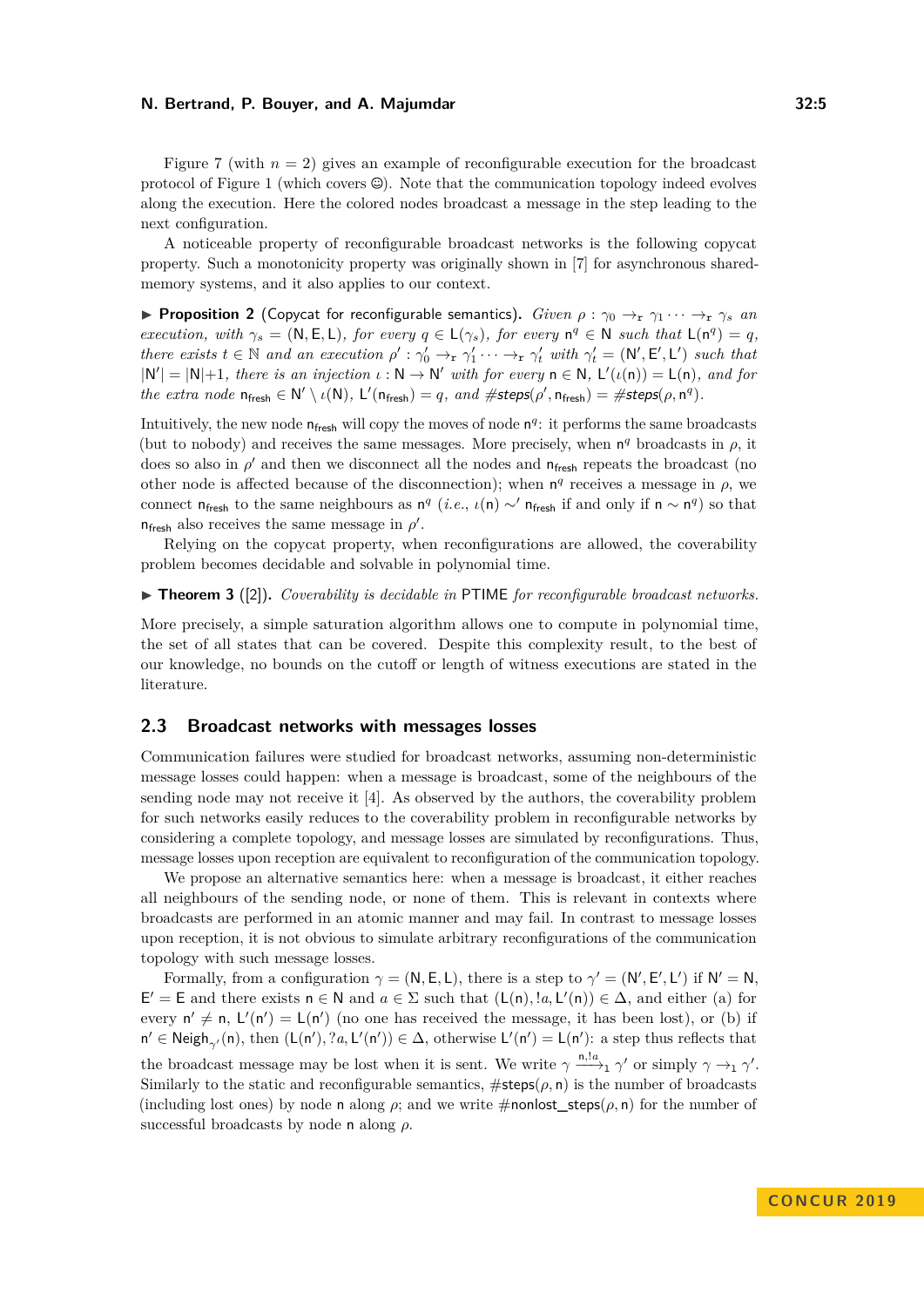## **32:6 Reconfiguration and Message Losses in Parameterized Broadcast Networks**

For lossy executions also, we use the following notations:  $\mathsf{Exec}_1(\mathcal{P})$  and  $\mathsf{COVER}_1(\mathcal{P}, F)$ . Any lossy execution can be seen as a reconfigurable execution. Indeed, a lossy execution with communication topology *E* can be transformed into a reconfigurable one in which the communication topology of each configuration is either  $\emptyset$  or  $E$ , depending on whether the next broadcast is lost or not. Therefore, with slight abuse of notation, we write  $\mathsf{Exec}_1(\mathcal{P}) \subseteq \mathsf{Exec}_r(\mathcal{P}).$ 

Figure [2](#page-5-1) gives an example of a lossy execution for the broadcast protocol of Figure [1.](#page-2-1) Note that in the third transition, some node indeed performs a lossy broadcast, emphasized by the subscript "lost". As before, the colored nodes broadcast a message in the step leading to the next configuration.

<span id="page-5-1"></span>

**Figure 2** Example of a lossy execution on the protocol from Figure [1.](#page-2-1)

# <span id="page-5-0"></span>**3 Tight bounds for reconfigurable and lossy broadcast networks**

In this section, we will show tight bounds for the cutoff and the minimal length of a witness execution for the coverability problem. These hold both for the reconfigurable and the lossy semantics.

# **3.1 Upper bounds on cutoff and covering length for reconfigurable networks**

First, we will refine the polytime saturation algorithm of [\[2\]](#page-14-6), which computes all states which can be covered in the reconfigurable semantics. We will then show that, based on the underlying computation, one can construct small witnesses for the two semantics (linear number of nodes and quadratic number of steps). While it would be enough to show the result for the lossy semantics (since, given a broadcast protocol  $\mathcal{P}$ ,  $\mathsf{Exec}_1(\mathcal{P}) \subset \mathsf{Exec}_r(\mathcal{P})$ ), for pedagogical reasons, we provide the two proofs, starting with the simplest one for reconfigurable semantics.

Let us fix for the rest of this section, a protocol  $\mathcal{P} = (Q, I, \Sigma, \Delta)$ . We slightly modify the algorithm given in [\[2\]](#page-14-6) as follows: we include at most one state to the set *S* in each iteration. Additionally, we associate a labelling function  $c : S \to \mathbb{N}$  with the set *S* in every iteration. More formally, we consider the modification of the previous saturation algorithm as shown in Algorithm [1.](#page-6-0)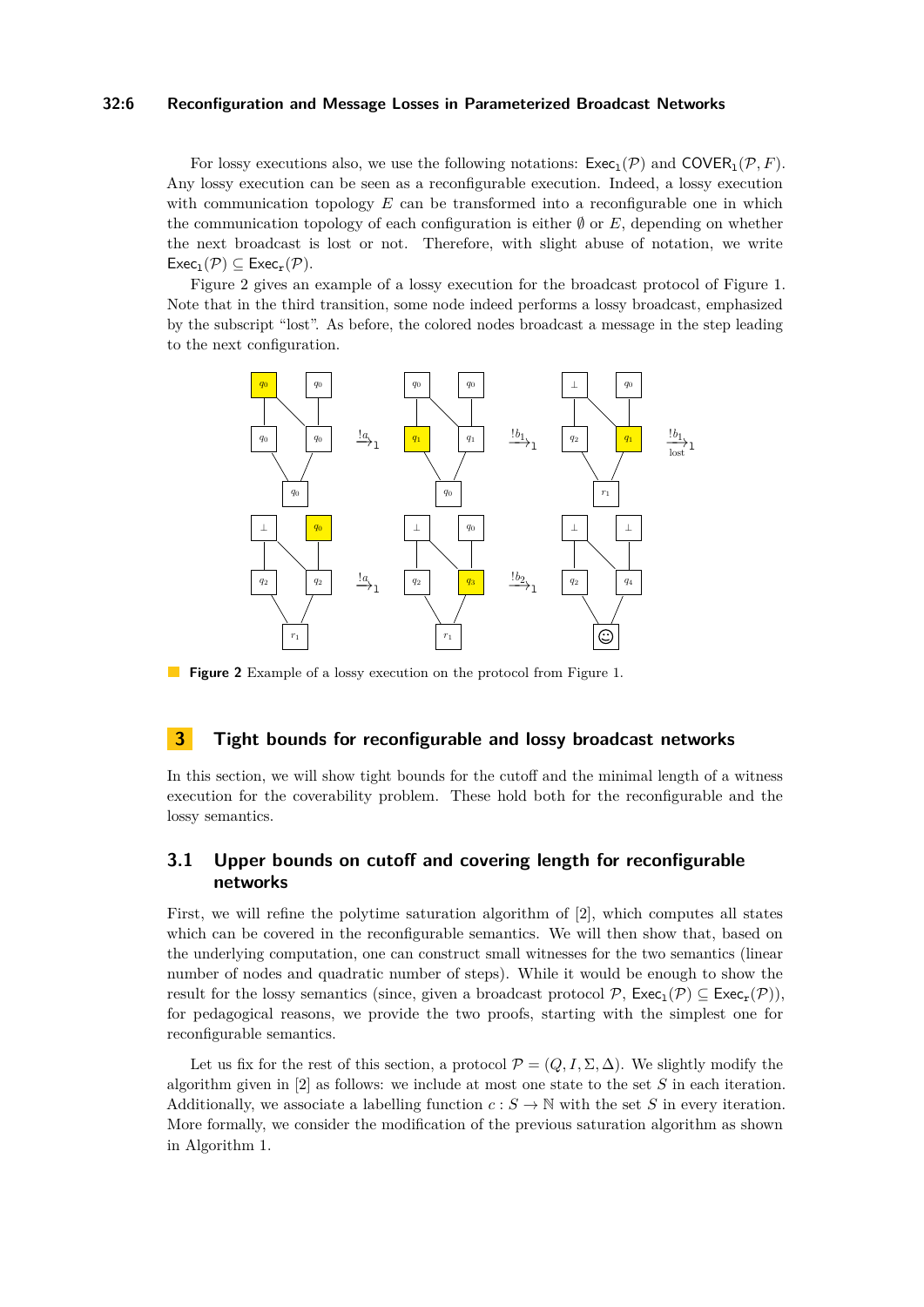<span id="page-6-0"></span>**Algorithm 1** Refined saturation algorithm for coverability. 1:  $S := I$ ;  $c(S) := |I|$ ;  $S' := \emptyset$ 2: while  $S \neq S'$  do 3: *S*  $' := S; c := c(S)$ 4: **if**  $\exists (q_1, !a, q_2) \in \Delta \text{ s.t. } q_1 \in S' \text{ and } q_2 \notin S' \text{ then}$ 5:  $S := S \cup \{q_2\}; c(S) := c + 1$ 6: **else if**  $\exists (q_1, !a, q_2) \in \Delta$  and  $(q'_1, ?a, q'_2) \in \Delta$  s.t.  $q_1, q_2, q'_1 \in S'$  and  $q'_2 \notin S'$  then 7:  $S := S \cup \{q'_2\}; c(S) := c + 2$ 8: **end if** 9: **end while** 10: **return** *S*

In Algorithm [1,](#page-6-0) the variable *c* counts the number of nodes that are sufficient to cover the current set *S*, as we will prove later.

<span id="page-6-3"></span>▶ **Lemma 4** ([\[2\]](#page-14-6)). *Algorithm [1](#page-6-0) terminates and returns the set of coverable states. In particular,* COVER<sub>r</sub> $(P, F) \neq \emptyset$  *iff*  $F \cap S \neq \emptyset$ *.* 

Let  $S_0, S_1, \ldots, S_m$  be the sets after each iteration of the algorithm, with  $S_0 = I$  and  $S_m = S$ . We fix an ordering on the states in *S* on the basis of insertion in *S*: for all  $1 \leq i \leq m$ , *q*<sub>*i*</sub> is such that *q*<sub>*i*</sub> ∈ *S*<sub>*i*</sub> \ *S*<sub>*i*−1</sub>. In the following, we show the desired upper bounds, proving that there exists an execution of size  $O(n)$  and length  $O(n^2)$  covering at the same time all states of *Sm*.

<span id="page-6-1"></span>**► Theorem 5.** Let  $\mathcal{P} = (Q, I, \Sigma, \Delta)$  be a broadcast protocol, and  $F \subseteq Q$ . If COVER<sub>r</sub>( $\mathcal{P}, F$ )  $\neq$  $\emptyset$  *(that is, if*  $F \cap S \neq \emptyset$ *), then there exists*  $ρ ∈ \text{COVER}_r(P, F)$  *with*  $\# \text{nodes}(ρ) ≤ 2|Q|$  *and*  $\# \mathsf{steps}(\rho) \leq 2|Q|^2.$ 

Theorem [5](#page-6-1) is a consequence of the following Lemma.

<span id="page-6-2"></span>**Example 6.** For every step *i* of Algorithm [1,](#page-6-0) there exists an initial configuration  $\gamma_0$ , a *configuration*  $\gamma$  *and a reconfigurable execution*  $\rho : \gamma_0 \stackrel{*}{\to} r \gamma$  *such that*  $L(\gamma) = S_i$ *, #nodes* $(\rho) =$  $c(S_i)$ *, and* max<sub>n</sub>  $\# \text{steps}(\rho, \mathsf{n}) \leq i$ *.* 

**Proof.** The lemma is proved by induction on *i*. The base case  $i = 0$  is obvious: take the initial configuration  $\gamma_0$  with  $|I|$  nodes, and label each node with a different initial state; its size is  $|I|$ , and the length of the execution is  $0$ , hence so is the maximum active length.

To prove the induction step, we distinguish two cases: depending on whether  $q_{i+1}$  was added as the target state of a broadcast transition  $q \stackrel{!a}{\rightarrow}$  for some  $q \in S_i$ ; or whether  $q_{i+1}$  is the target state of a reception from some  $q \in S_i$  with matching broadcast between two states already in *S<sup>i</sup>* .

**Case 1:** There exists  $q \in S_i$  with  $q \stackrel{!a}{\rightarrow} q_{i+1}$ . We apply the induction hypothesis to step *i*, and exhibit an execution  $\rho : \gamma_0 \stackrel{*}{\to} r \gamma$  such that  $L(\gamma) = S_i$ , #nodes( $\rho$ ) =  $c(S_i)$  and  $\max_{n}$  #steps( $\rho$ , n)  $\leq i$ . Applying the copycat property (see Proposition [2\)](#page-4-0), we construct an execution  $\rho'$ :  $\gamma'_0 \stackrel{*}{\rightarrow} r \gamma'$  such that  $\gamma'_0$  has one node more than  $\gamma_0$ , and, focusing on the nodes (since we are in a reconfigurable setting, edges in the configuration are not important),  $\gamma'$  coincides with  $\gamma$ , with an extra node n labelled by q. We then disconnect all nodes and extend with a transition  $\gamma' \longrightarrow_{\mathbf{r}} \gamma''$ , which makes only progress node n from *q* to  $q_{i+1}$ ; the resulting execution is denoted  $\rho''$ . Then: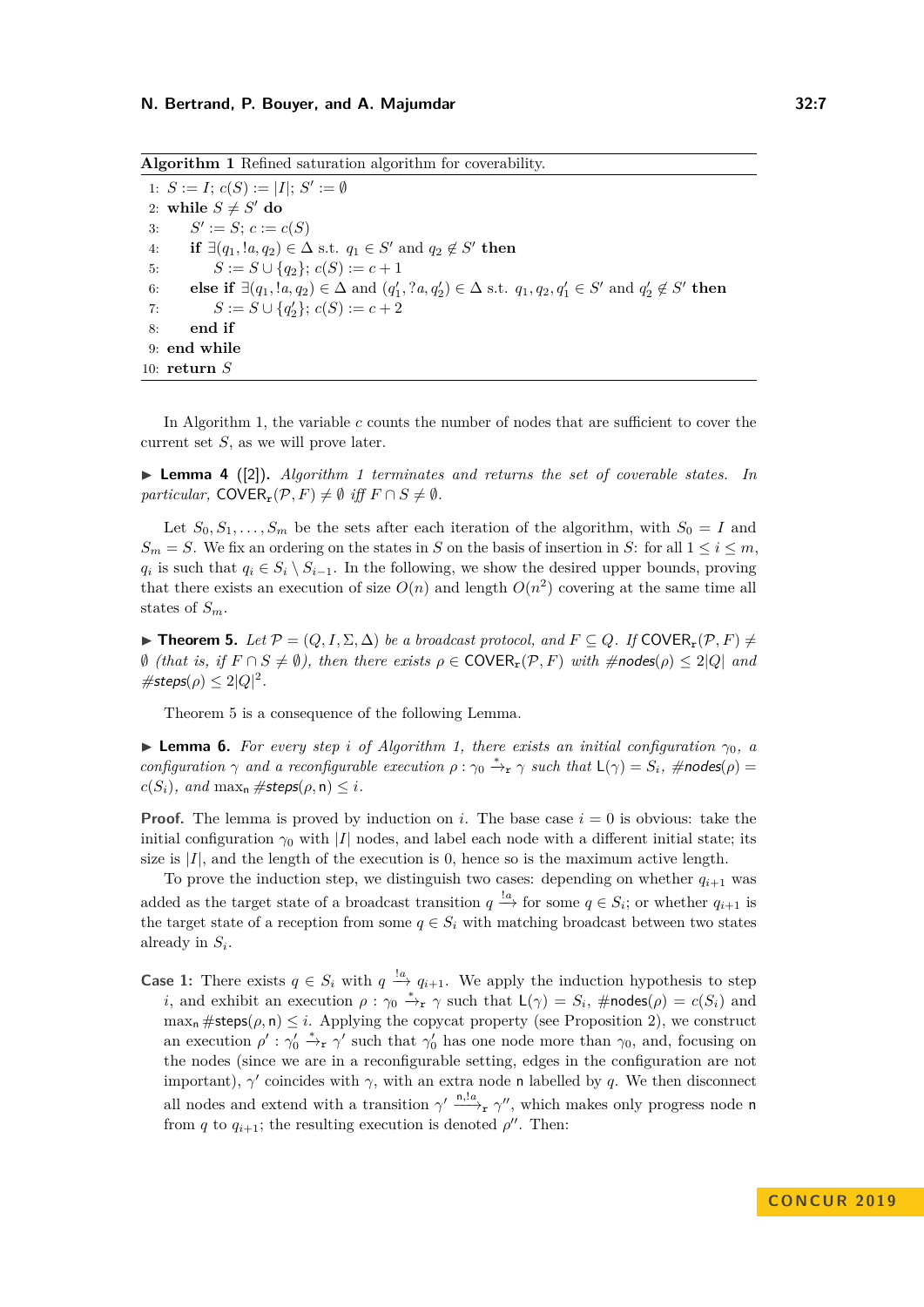# **32:8 Reconfiguration and Message Losses in Parameterized Broadcast Networks**

- **1.**  $L(\gamma'') = S_i \cup \{q_{i+1}\} = S_{i+1},$
- 2.  $\#nodes(\rho'') = c(S_i) + 1 = c(S_{i+1}),$
- **3.** max<sub>n</sub>  $\# \text{steps}(\rho'', \mathsf{n}) \leq \max_{\mathsf{n}} \# \text{steps}(\rho, \mathsf{n}) + 1 \leq i + 1$ ; Indeed, the active length of the copycat node along  $\rho'$  coincides with the active length of some existing node along  $\rho$ , and it is increased only by 1 in  $\rho''$ .

This proves the induction step in the first case.

**Case 2:** There exists  $q, q', q'' \in S_i$  with  $q \stackrel{?a}{\longrightarrow} q_{i+1}$  and  $q' \stackrel{!a}{\longrightarrow} q''$ . The idea is similar to the previous case, but one should apply the copycat property twice, to both *q* and *q'*. We formalize this.

We apply the induction hypothesis to step *i*, and exhibit an execution  $\rho : \gamma_0 \stackrel{*}{\to} r \gamma$  such that  $\mathsf{L}(\gamma) = S_i$ ,  $\# \mathsf{nodes}(\rho) = c(S_i)$  and  $\max_{\mathsf{n}} \# \mathsf{steps}(\rho, \mathsf{n}) \leq i$ . Applying the copycat property (see Proposition [2\)](#page-4-0) twice, to both *q* and *q*', we construct an execution  $\rho' : \gamma'_0 \stackrel{*}{\to} r \gamma'$  such that  $\gamma'_0$  has two nodes more than  $\gamma_0$ , and, focusing on the nodes,  $\gamma'$  coincides with  $\gamma$ , with one extra node n labelled by  $q$  and one extra node  $n'$  labelled by  $q'$ . We then connect nodes **n** and **n'** and disconnect all other nodes, and extend with a transition  $\gamma' \xrightarrow{n',a} \gamma''$ ; this makes node n progress from *q* to  $q_{i+1}$  and node n' progress from  $q'$  to  $q''$ ; all other nodes are unchanged; the resulting execution is denoted  $\rho''$ . Then:

- **1.**  $L(\gamma'') = S_i \cup \{q'', q_{i+1}\} = S_{i+1}$  since  $q'' \in S_i$ ,
- **2.** #nodes( $\rho$ ") =  $c(S_i) + 2 = c(S_{i+1}),$
- <span id="page-7-2"></span>**3.** max<sub>n</sub>  $\# \text{steps}(\rho'', \text{n}) \leq \max_{\text{n}} \# \text{steps}(\rho, \text{n}) + 1 \leq i + 1$ ; Indeed the active length of any of the copycat node along  $\rho'$  coincides with the active length of some existing node along  $\rho$ , and it is increased by at most 1 in  $\rho''$ .

This proves the induction step in the second case, which allows to conclude the proof of the lemma.

To conclude the proof of Theorem [5,](#page-6-1) we recall that Algorithm [1](#page-6-0) is sound and complete:  $S_m$  is the set of states that can be covered. Hence, from Lemma [6,](#page-6-2) we deduce that if  $\mathsf{COVER}_{\mathbf{r}}(\mathcal{P}, F) \neq \emptyset$ , then there is  $\rho \in \mathsf{COVER}_{\mathbf{r}}(\mathcal{P}, F)$  such that:

- **1.**  $L(\gamma) = S_m$ ;
- 2.  $\#nodes(\rho) = c(S_m) \leq |I| + 2m \leq |I| + 2(|Q| |I|) = 2|Q| |I|;$
- **3.**  $\max_{n} \# \text{steps}(\rho, n) \leq m \leq |Q| |I|.$

Therefore  $\#\mathsf{steps}(\rho) \leq \big(\#\mathsf{nodes}(\rho)\big) \cdot \Big(\max_\mathsf{n} \#\mathsf{steps}(\rho, \mathsf{n})\Big) \leq 2|Q|^2, \text{ so that we established}$ the desired bounds for Theorem [5.](#page-6-1)

# **3.2 Upper bounds on cutoff and covering length for lossy networks**

Perhaps surprisingly, Algorithm [1](#page-6-0) also computes the set of states that can be covered by lossy executions. Concerning coverable states, the reconfigurable and lossy semantics thus agree. In Section [4,](#page-11-0) we will show that reconfigurable covering executions can be linearly more succinct than lossy covering executions.

<span id="page-7-0"></span>I **Lemma 7.** *Algorithm [1](#page-6-0) returns the set of coverable states for lossy broadcast networks. In particular,* COVER<sub>1</sub>( $P, F$ )  $\neq \emptyset$  *iff*  $F \cap S \neq \emptyset$ *.* 

Indeed, we have  $\mathsf{Exec}_1(\mathcal{P}) \subseteq \mathsf{Exec}_r(\mathcal{P})$ . Therefore  $\mathsf{COVER}_1(\mathcal{P}, F) \neq \emptyset$  implies COVER<sub>r</sub>(P, F)  $\neq \emptyset$  and by Lemma [4,](#page-6-3) we conclude  $F \cap S \neq \emptyset$ . The other direction of Lemma [7](#page-7-0) is a consequence of the following theorem.

<span id="page-7-1"></span> $▶$  **Theorem 8.** *Let*  $P = (Q, I, \Sigma, \Delta)$  *be a broadcast protocol, and*  $F \subseteq Q$ *. If*  $S \cap F \neq \emptyset$ *, then there exists*  $\rho \in \text{COVER}_1(\mathcal{P}, F)$  *with*  $\# \text{nodes}(\rho) \leq 2|Q|$  *and*  $\# \text{steps}(\rho) \leq 2|Q|^2$ .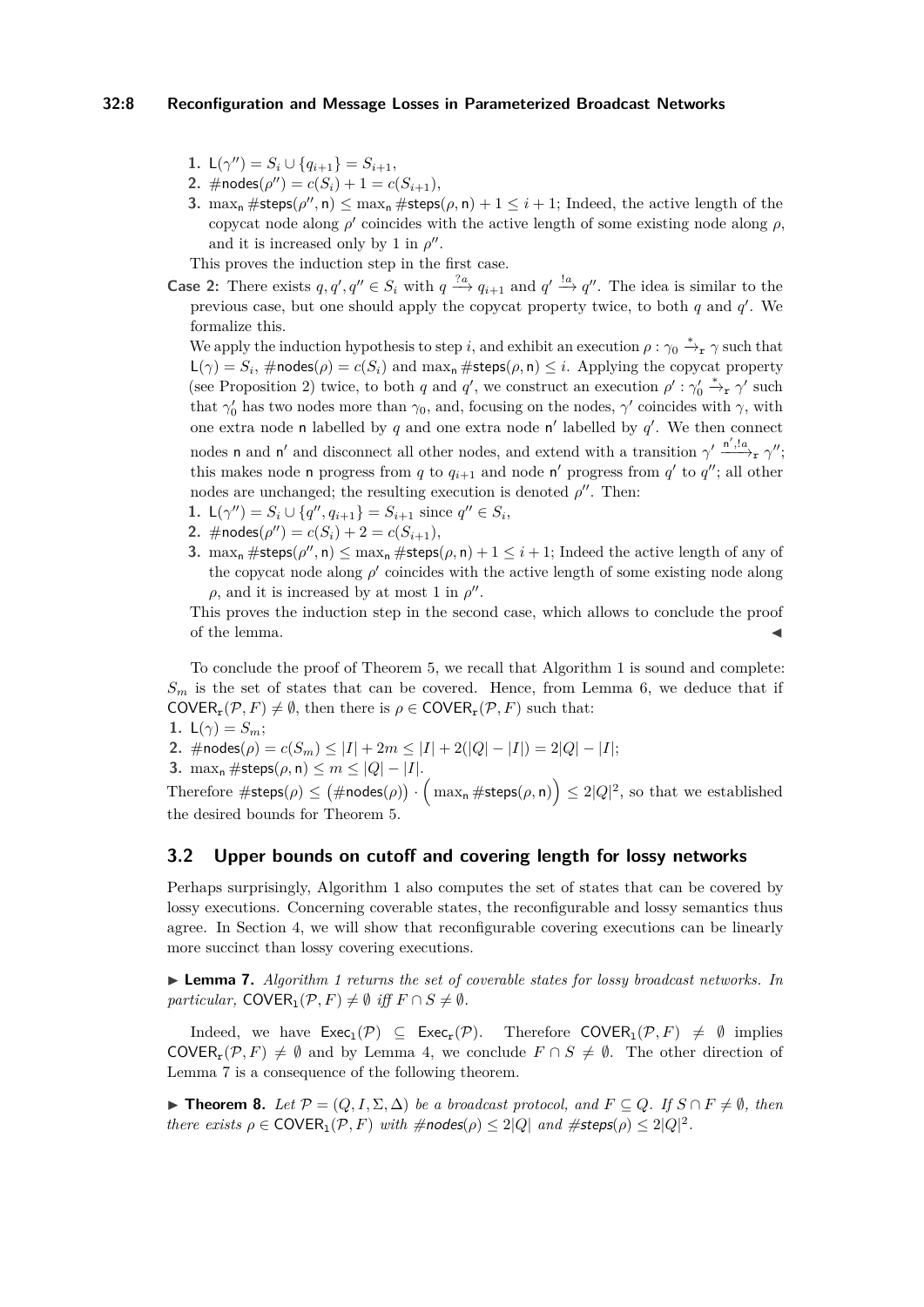Before going to the proof of Theorem [8,](#page-7-1) we show a copycat property for the lossy broadcast networks, as a counterpart of Proposition [2](#page-4-0) for the lossy semantics. Since the communication topology is static in lossy networks, the following proposition explicitly relates the communication topologies in the initial execution and its copycat extension.

<span id="page-8-0"></span>**Proposition 9** (Copycat for lossy semantics). *Given*  $\rho : \gamma_0 \to_1 \gamma_1 \cdots \to_1 \gamma_r$  *an execution, with*  $\gamma_r = (\mathsf{N}, \mathsf{E}, \mathsf{L})$ *, for every*  $q \in \mathsf{L}(\gamma_r)$ *, for every*  $\mathsf{n}^q \in \mathsf{N}$  such that  $\mathsf{L}(\mathsf{n}^q) = q$ *, there exists*  $s \in \mathbb{N}$  and an execution  $\rho' : \gamma'_0 \to_1 \gamma'_1 \cdots \to_1 \gamma'_s$  with  $\gamma'_s = (\mathsf{N}', \mathsf{E}', \mathsf{L}')$  such that  $|N'| = |N|+1$ *, there is an injection*  $\iota : N \to N'$  with for every  $n \in N$ ,  $L'(\iota(n)) = L(n)$ *, and for the extra node*  $n_{\text{fresh}} \in N' \setminus \iota(N)$ *,*  $L'(n_{\text{fresh}}) = q$ *, for every*  $n \in N$ *,*  $n_{\text{fresh}} \sim' \iota(n)$  *iff*  $n^q \sim n$ *,*  $\# \text{steps}(\rho', \mathsf{n}_{\text{fresh}}) = \# \text{steps}(\rho, \mathsf{n}^q), \text{ and } \# \text{nonlost\_steps}(\rho', \mathsf{n}_{\text{fresh}}) = 0.$ 

**Proof.** First notice that, from our definition of lossy semantics, the topology should be the same in  $\gamma_0$  and in  $\gamma_r$ , hence we can write  $\gamma_0 = (N, E, L_0)$ , and more generally, for every *i*,  $\gamma_i = (N, E, L_i)$ . Define N' as a finite set such that  $|N'| = |N| + 1$ , and fix an injection  $\iota : \mathsf{N} \to \mathsf{N}'$ . Write  $n_{\text{fresh}}$  for the unique element of  $\mathsf{N}' \setminus \iota(\mathsf{N})$ . Set  $\mathsf{L}'_0(\iota(\mathsf{n})) = \mathsf{L}_0(\mathsf{n})$  for every  $n \in \mathbb{N}$ , and  $L'_0(n_{\text{fcsh}}) = L_0(n^q)$ . Define the edge relation E' by its induced edge relation ∼' such that  $\iota(\mathsf{n}) \sim' \iota(\mathsf{n}')$  iff  $\mathsf{n} \sim \mathsf{n}'$ , and  $\mathsf{n}_{\mathsf{fresh}} \sim' \iota(\mathsf{n}')$  iff  $\mathsf{n}^q \sim \mathsf{n}'.$ 

The idea will then be to make  $n_{\text{fresh}}$  follow what  $n^q$  is doing. Roughly, if  $n^q$  is receiving a message to progress, then we will connect  $n_{\text{fresh}}$  to a relevant node to also receive the message; if  $n<sup>q</sup>$  is broadcasting a message, then we will make  $n<sub>fresh</sub>$  broadcast a message and lose, so that no other node is impacted.

Formally, we will show by induction on *i* that for every  $0 \le i \le r$ , there is an execution  $\rho'_i : \gamma'_0 \to_1 \gamma'_1 \cdots \to_1 \gamma'_{f(i)}$  for some  $f(i)$ , such that  $\mathsf{L}'_i(\iota(\mathsf{n})) = \mathsf{L}_i(\mathsf{n})$  for every  $\mathsf{n} \in \mathsf{N}$  and  $\mathsf{L}'_i(\mathsf{n}_{\mathsf{fresh}}) = \mathsf{L}_i(\mathsf{n}^q)$ . The initial case  $i = 0$  is obvious. We then assume that we have constructed a relevant  $\rho'_i$  for some  $i < r$ , and we will extend it to  $\rho'_{i+1}$  as follows. We make a case distinction depending on the nature of the step  $\gamma_i \rightarrow_1 \gamma_{i+1}$ :

- Assume  $\gamma_i \stackrel{\mathbf{n},!a}{\longrightarrow}_1 \gamma_{i+1}$  is a broadcast message with  $\mathbf{n}^q \neq \mathbf{n}$ , then  $\rho'_{i+1}$  is obtained by extending  $\rho'_i$  with the broadcast  $\gamma'_{f(i)}$  $\longrightarrow$ <sup>*ι*(n),!*a*</sup>  $\longrightarrow$   $\gamma'_{f(i)+1}$ , with the condition that it should be lost if and only if it was lost in the original execution. For checking correctness, we distinguish two cases:
	- the broadcast message was not lost, and  $n^q \sim n$ . Then, it is the case that  $n_{\text{fresh}} \sim' \iota(n)$ , hence  $n_{\text{fresh}}$  also receives the message. By resolving properly the nondeterminism, we can make the label of  $n_{\text{fresh}}$  become the same as the label of  $n^q$  in  $\gamma'_{f(i)+1}$ . Note also that all nodes in  $\iota(\mathsf{N})$  can progress to the same states as those of N in  $\gamma_{i+1}$ ;
	- the broadcast message was lost, or  $n^q \nsim n$ , then it is the case that the label of  $n^q$  has  $\overline{\phantom{a}}$ not been changed in  $\gamma_i \stackrel{\mathsf{n},!a}{\longrightarrow} \gamma_{i+1}$ , and so will the label of the fresh node in  $\gamma'_{f(i)}$ .
- Assume  $\gamma_i \stackrel{n^q, l_a}{\longrightarrow}_1 \gamma_{i+1}$  is a broadcast message, then we extend  $\rho'_i$  with the two steps  $\gamma'_{f(i)}$  $\xrightarrow{\iota(\mathsf{n}^q),!a} \gamma'_{f(i)+1}$  $\longrightarrow$ <sup> $n_{\text{fresh}}$ ,! $a$   $\longrightarrow$   $\gamma'_{f(i)+2}$  (resolving nondeterminism in a similar way as in</sup>  $\gamma_i \stackrel{n^q, l_a}{\longrightarrow}_1 \gamma_{i+1}$ , and we make the last broadcast lossy whereas the broadcast from *ι*(n<sup>*q*</sup>) is lossy if and only if it was lossy in  $\gamma_i \rightarrow_1 \gamma_{i+1}$ .

This concludes the induction. Notice that in the constructed execution, node  $n_{\text{free}}$  does not make any real sending.

For any configuration  $\gamma = (N, E, L)$  and a node n, we write  $L(n) = \chi$  if n is not important anymore in the execution, in other words all the required conditions in  $\gamma'$  such that  $\gamma \stackrel{*}{\rightarrow}_1 \gamma'$ are still satisfied whatever  $L(n)$  is.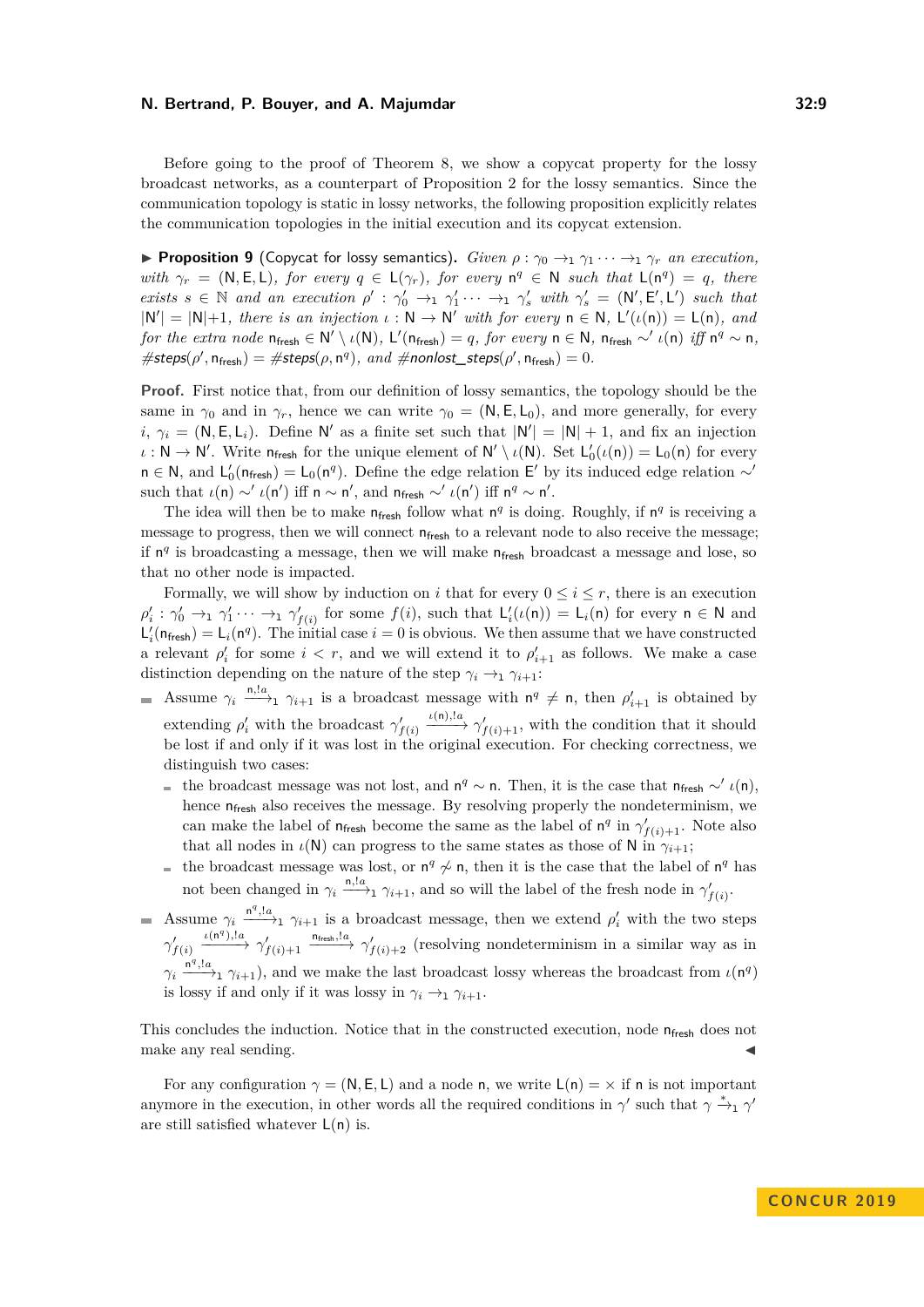### **32:10 Reconfiguration and Message Losses in Parameterized Broadcast Networks**

Recall the saturation algorithm and the ordering of the sets and the states:  $S_0$  $I, S_1, \ldots, S_m = S$  are the sets after each iteration and  $q_i$  is the state such that  $q_i \in S_i \setminus S_{i-1}$ for all  $1 \leq i \leq m$ . We will refine the construction from the proof of Lemma [6](#page-6-2) (in the context of reconfigurable broadcast networks), and build inductively a lossy execution covering all states in  $S_i$ . Since the topology is static, some nodes which have "finished their jobs" will remain connected to other nodes, and may therefore continue to change states (contrary to Lemma [6](#page-6-2) where they could be fully disconnected). Hence, in every such execution, every state  $q \in S_i$  (which is then covered by the execution) will have a main corresponding node, whose label will remain *q*. All nodes which are not the main node of a state will be assigned ×, since their labels will become meaningless.

We formalize this idea in the lemma below. However, for better understanding, we also illustrate this inductive construction of a witness execution in Figure [4](#page-10-0) on the simple broadcast protocol from Figure [3.](#page-10-0) Configurations are represented vertically: they involve 10 nodes, and the communication topology is given for the first configuration only, for the sake of readability. To save space, several broadcasts (of the same message type, from different nodes) may happen in a *macrostep* that merges several steps. This is for instance the case in the first macrostep, where *a* is being broadcast from the node in set  $S_1$ , as well as from the first node in set *S*2. Dashed arrows are used to represent that a node is not involved in some macrostep and thus stays in the same state. In the execution, the nodes that are performing a real broadcast are colored yellow, the ones which receive a message are colored gray, and blue nodes indicate the main nodes for the coverable states.

 $\blacktriangleright$  **Lemma 10.** For every step *i* of the refined saturation algorithm, there exists a configuration  $\gamma = (\mathsf{N}, \mathsf{E}, \mathsf{L})$  *and an execution*  $\rho : \gamma_0 \stackrel{*}{\rightarrow}_1 \gamma$  *such that:* 

- $\blacksquare$   $\mathsf{L}(\gamma) \setminus \{ \times \} = S_i$  *and*  $\# nodes(\rho) = c(S_i)$ *,*
- $\blacksquare$  max<sub>n</sub> #steps( $\rho$ , n)  $\leq i$  *and* max<sub>n</sub> #nonlost\_steps( $\rho$ , n)  $\leq 1$ *,*
- *for every*  $q \in S_i$ , there exists  $n_q^{\text{main}} \in \mathbb{N}$  such that
	- $\mathsf{L}(\mathsf{n}_q^{\mathsf{main}}) = q$  *and* #nonlost\_steps $(\rho, \mathsf{n}_q^{\mathsf{main}}) = 0,$
	- $n_q^{\text{main}} \sim n \text{ implies } L(n) = \times$ *, and if*  $n \notin \{n_q^{\text{main}} \mid q \in S_i\}$ *, then*  $L(n) = \times$ *.*

**Proof.** We do the proof by induction on *i*. The case  $i = 0$  is obvious, by picking one main node per initial state in *I*, and by disconnecting all nodes; hence forming an initial configuration satisfying all the requirements.

To prove the induction step, we distinguish two cases: depending on whether  $q_{i+1}$  was added as the target state of a broadcast action  $a$  from some  $q \in S_i$ ; or whether  $q_{i+1}$  is the target state of a reception from some  $q \in S_i$  with matching broadcast between two states already in *S<sup>i</sup>* .

**Case 1:** There exists  $q \in S_i$  with  $q \stackrel{!a}{\longrightarrow} q_{i+1}$ . We apply the induction hypothesis to step *i*, and exhibit the various elements of the statement. Applying the copycat property for lossy broadcast systems (that is, Proposition [9\)](#page-8-0) with node  $n_q^{\text{main}}$ , we build an execution  $\rho'$  :  $\gamma'_0 \stackrel{*}{\rightarrow}_1 \gamma'$  such that  $\gamma' = (\mathsf{N}, \mathsf{E}, \mathsf{L}')$  with  $|\mathsf{N}'| = |\mathsf{N}| + 1$ , and an appropriate injection *ι*. The fresh node  $n_{\text{fresh}}$  is connected to nodes to which  $n_q^{\text{main}}$  was connected before; hence, by induction hypothesis, it is only connected to nodes labelled with  $\times$ . Then we extend  $\rho'$ with  $\gamma' \xrightarrow{n_{\text{fresh}}, l_a} \gamma''$  and lose the message (this is for condition #nonlost\_steps( $\rho, n_q^{\text{main}}$ ) = 0 to be satisfied). We declare  $n_{q_{i+1}}^{\text{main}} = n_{\text{fresh}}$ . All requirements for  $\gamma''$  are easily checked to be satisfied (when a node is labelled with  $\times$  in  $\gamma'$ , then it remains labelled by  $\times$  in  $\gamma''$ ).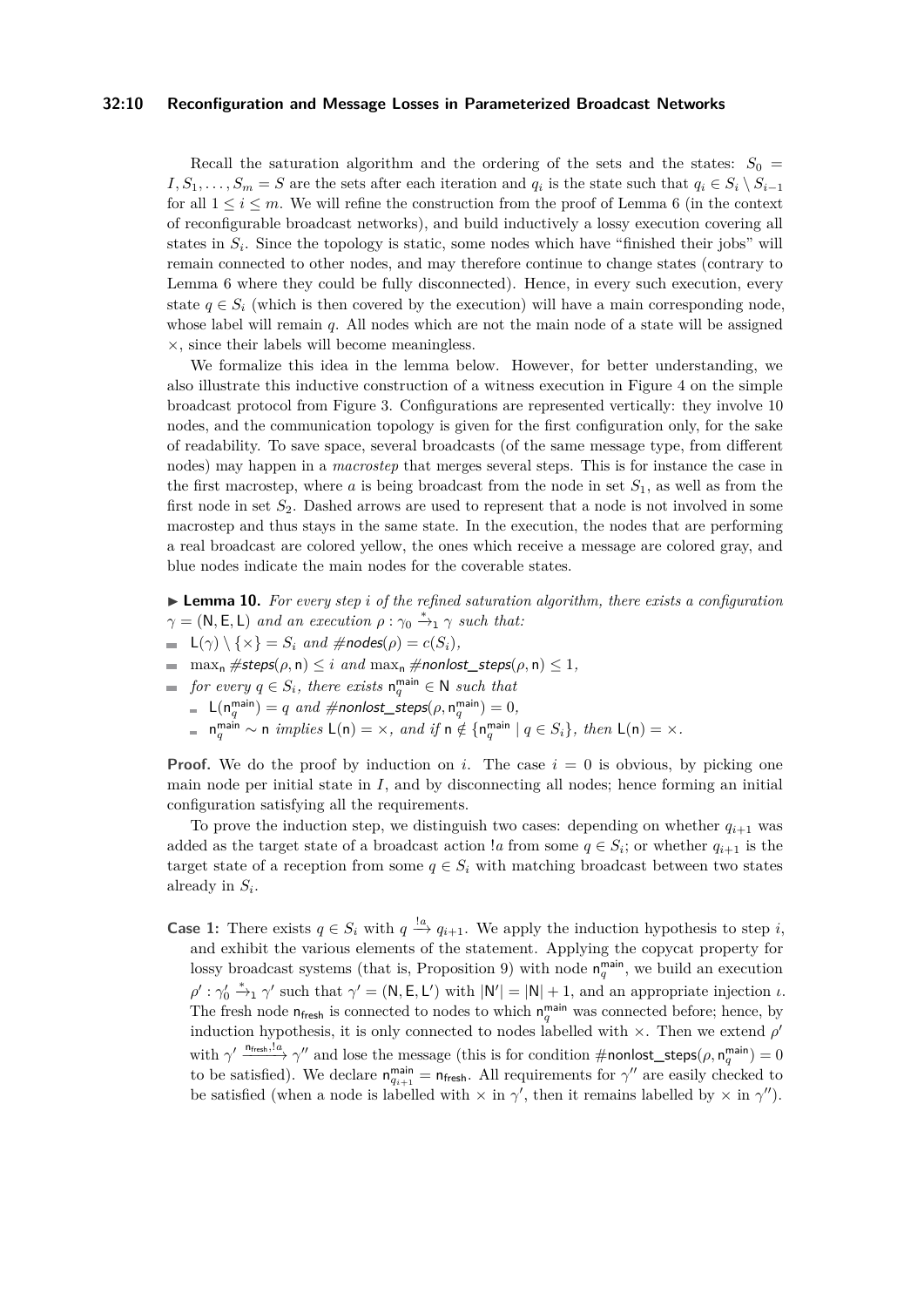<span id="page-10-0"></span>

 $\mathcal{L}_{\mathcal{A}}$ **Figure 4** Applying saturation algorithm on protocol in Figure [3](#page-10-0) in lossy semantics. Configurations are represented vertically; for readability, macrosteps merge several broadcasts.

**Case 2:** There exist  $q, q', q'' \in S_i$  such that  $q \stackrel{?a}{\longrightarrow} q_{i+1}$  and  $q' \stackrel{!a}{\longrightarrow} q''$ . We apply the induction hypothesis to step *i*, and exhibit the various elements of the statement. Applying twice the copycat property (that is, Proposition [9\)](#page-8-0), once with node  $n_q^{\text{main}}$  and once with node  $n_{q'}^{\text{main}}$ , we build an execution  $\rho' : \gamma_0' \stackrel{*}{\rightarrow}_1 \gamma'$  such that  $\gamma' = (\mathsf{N}, \mathsf{E}, \mathsf{L}')$  with  $|\mathsf{N}'| = |\mathsf{N}| + 2$ , and an appropriate injection  $\iota$ . The two fresh nodes  $n_{\text{fresh}}$  and  $n'_{\text{fresh}}$  are only connected to  $\times$ -nodes in  $\gamma'$  (by induction hypothesis on  $n_q^{\text{main}}$  and  $n_{q'}^{\text{main}}$  respectively). We transform  $\gamma'_0$ into  $\gamma_0''$  by connecting the two nodes  $n_{\text{fresh}}$  and  $n'_{\text{fresh}}$ . By Proposition [9,](#page-8-0) we know that those two nodes don't perform any real sending (*i.e.*,  $\#$ **nonlost\_steps**( $\rho'$ ,  $n_{\text{fresh}}$ ) = 0 and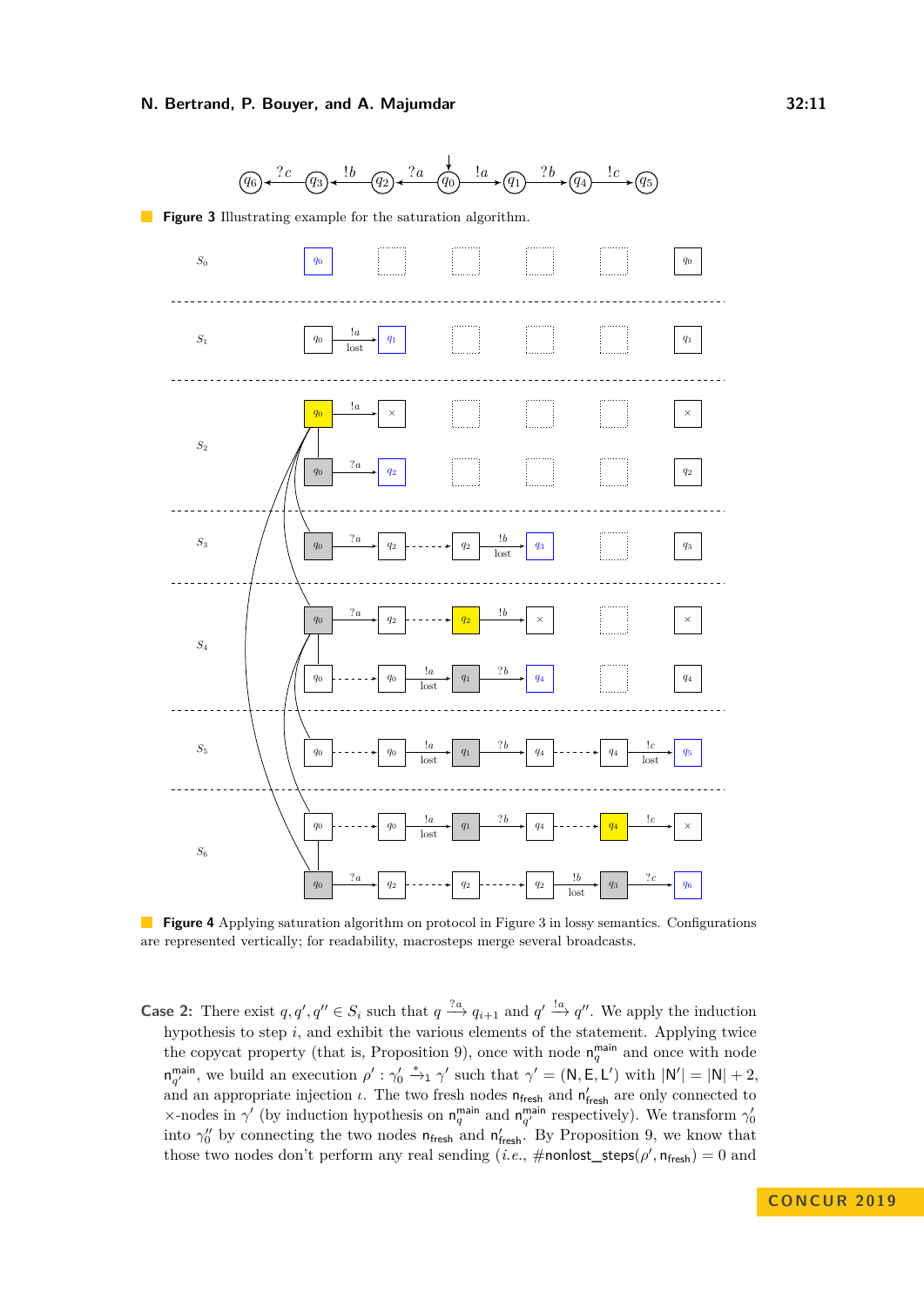### **32:12 Reconfiguration and Message Losses in Parameterized Broadcast Networks**

<span id="page-11-1"></span>

**Figure 5** Broadcast protocol with linear cutoff and quadratic covering length.

 $\#$ nonlost\_steps( $\rho', n'_{\text{fresh}}$ ) = 0), hence this new connection will not affect the labels of the nodes, and we can safely apply the same transitions as in  $\rho'$  from  $\gamma''_0$  to get an execution  $\rho''$ :  $\gamma_0'' \stackrel{*}{\rightarrow}_1 \gamma''$ , where  $\gamma''$  coincides with  $\gamma'$ , with an extra connection between nodes n<sub>fresh</sub> and  $n'_{\text{fresh}}$ . Then, we extend  $\rho''$  with  $\gamma'' \frac{n'_{\text{w}}!a}{\gamma''} \gamma'''$ . We assume it is a real sending, hence: node  $n_{\text{fresh}}$  can progress from state *q* to  $q_{i+1}$ , and node  $n'_{\text{mesh}}$  can progress from *q'* to *q''*. All other nodes which are connected to  $n'_{\text{fresh}}$  are labelled by  $\times$  in  $\gamma''$ , hence cannot be really affected by that sending. We relabel  $n'_{\text{fresh}}$  to  $\times$ , and declare  $n_{q_{i+1}}^{\text{main}} = n_{\text{fresh}}$ . The expected conditions of the statement are easily checked to be satisfied by this new execution.  $\blacktriangleleft$ 

Bounds are then obtained similarly to the reconfigurable case, see page [8.](#page-7-2)

# **3.3 Matching lower bounds for reconfigurable and lossy networks**

In this section, we show that the linear bound on the cutoff and the quadratic bound on the length of witness executions are tight, both for the reconfigurable and the lossy broadcast networks.

▶ **Theorem 11.** *There exists a family of broadcast protocols*  $(\mathcal{P}_n)_n$  *with*  $\mathcal{P}_n = (Q_n, I_n, \Sigma_n, \Delta_n)$ *, and target states*  $F_n \subseteq Q_n$  *with*  $|Q_n| \in O(n)$ *, such that for every n*, COVER<sub>r</sub> $(\mathcal{P}_n, F_n) \neq \emptyset$ *,* COVER<sub>1</sub> $(P_n, F_n) \neq \emptyset$ , and any witness reconfigurable or lossy execution has size  $O(n)$  and length  $O(n^2)$ .

**Proof.** Consider  $\mathcal{P}_n$ , as depicted in Figure [5](#page-11-1) with  $2n+1$  states and  $F_n = \{\mathcal{Q}\}\$ . Any covering reconfigurable execution involves at least  $n+1$  nodes, and has at least  $\frac{n^2+5n}{2}$  steps. Indeed, intuitively, the process responsible for broadcasting  $b_i$  is blocked in  $q_{2i-1}$ , so that *n* such processes are needed, plus one process in  $\mathcal{Q}$ ; moreover, *n*+2−*i* broadcasts of  $a_i$  and one broadcast of each  $b_i$  happen.

# <span id="page-11-0"></span>**4 Succinctness of reconfigurations compared to losses**

In this section, we show that reconfigurable executions can be linearly more succinct than lossy executions, in terms of number of nodes. Given the tight linear bound on cutoff, this is somehow optimal.

 $\triangleright$  **Theorem 12.** *There exists a family of broadcast protocols*  $(\mathcal{P}_n)_n$  *with*  $\mathcal{P}_n = (Q_n, I_n, \Sigma_n, \Delta_n)$ *and target states*  $F_n \subseteq Q_n$  *such that for every n*:

- $\blacksquare$  *there exists a reconfigurable covering execution in*  $\mathcal{P}_n$ *with* 3 *nodes; and*
- *any lossy covering execution in*  $P_n$  *requires*  $O(n)$  *nodes.*

**Proof.**  $\mathcal{P}_n$  is depicted in Figure [6.](#page-12-1) It has  $3n+2$  states and we let  $F_n = \{\mathcal{Q}\}\$ . A covering reconfigurable execution of size 3 is given in Figure [7.](#page-12-1) Colored nodes broadcast a message in the step leading to the next configuration. Along that execution, the top node always remains at *q*<sup>0</sup> and alternatively broadcasts *a* to the middle node and disconnects; the middle node follows the chain of *q<sup>i</sup>* states and alternatively broadcasts *b<sup>i</sup>* 's to the bottom node which gradually progresses along the chain of states  $r_i$  and reaches  $\mathcal{Q}$ .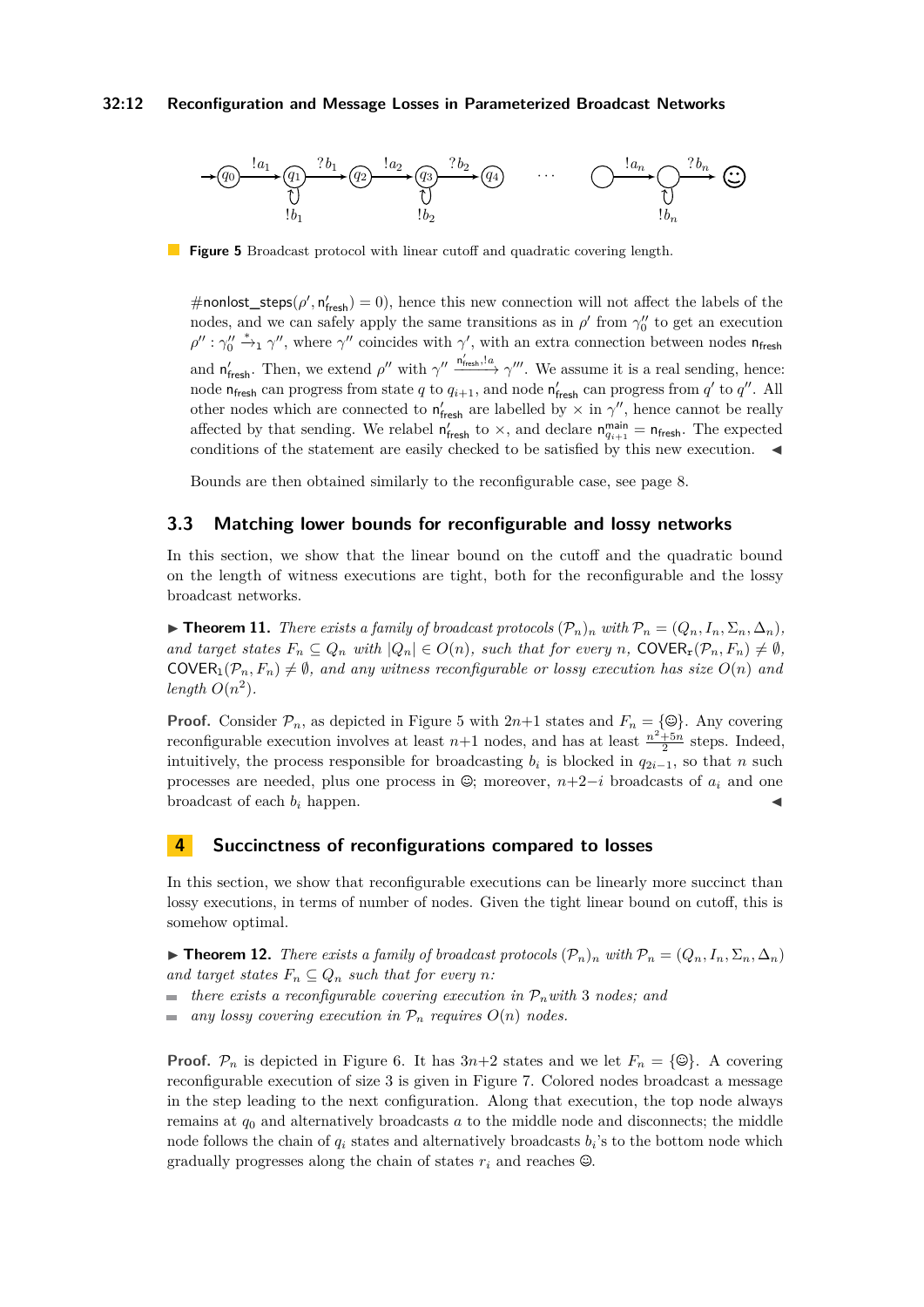<span id="page-12-1"></span>

**Figure 6** Example where reconfigurable semantics needs less nodes than lossy semantics.



**Figure 7** Covering reconfigurable execution with 3 nodes on the protocol from Figure [6.](#page-12-1)

Let us argue that in the lossy semantics,  $O(n)$  nodes are needed to cover  $\mathcal{Q}$ . Obviously, one node, say  $n_{\odot}$ , is needed to reach the target state, after having received sequentially all the  $b_i$ 's (which should then correspond to real broadcasts). Towards a contradiction, assume there is a node n which makes  $n_{\odot}$  progress twice, that is, n is connected to  $n_{\odot}$  and performs at least two real broadcasts, say *!b<sub>i</sub>* and *!b<sub>j</sub>* with  $i < j$ . Node n needs to receive  $j - i > 0$ times the message  $a$  after the real  $b_i$  has occurred, hence there must be at least one node in state  $q_0$  connected to **n** after the real  $!b_i$  by **n**. This is not possible, since this node has received the real  $!b_i$  while being in  $q_0$ , leading to  $\perp$  if  $i > 1$ , otherwise  $\perp$  or  $r_1$ . Hence, each broadcast  $b_i$  needs to be sent by a different node. This requires at least  $n+1$  nodes, say  $\{\mathsf{n}_i \mid 1 \leq i \leq n\} \cup \{\mathsf{n}_{\odot}\}\$ : node  $\mathsf{n}_i$  is responsible for broadcasting (with no loss)  $b_i$  and  $\mathsf{n}_i$ progresses towards  $\mathcal{Q}$ . Notice that  $n_{\mathcal{Q}}$  might be the node responsible for broadcasting all the *a*'s. We conclude that  $n+1$  is a lower bound on the number of nodes needed to cover  $\mathcal{Q}$  in the lossy semantics.

To complete this example, observe that *n*+1 nodes do actually suffice in lossy semantics to cover  $\Theta$ . Let  $\mathsf{N} = \{\mathsf{n}_i \mid 1 \leq i \leq n\} \cup \{\mathsf{n}_{\widehat{\Theta}}\}$  and consider the static communication topology defined by  $n_i \sim n_{\odot}$  for every *i*. In the covering lossy execution, node  $n_{\odot}$  initially broadcasts *a*'s, so that all its neighbours, the  $n_i$ 's can move to  $q_{2i-1}$ , using lost sendings. Then the each node  $n_i$  broadcasts its message  $b_i$ to  $n_{\odot}$ , starting with  $n_1$  until  $n_n$ , so that  $n_{\odot}$  reaches  $\odot$ .

# <span id="page-12-0"></span>**5 Complexity of deciding the size of minimal witnesses**

We now consider the following decision problem of determining the minimal size of coverability witnesses for both the reconfigurable and lossy semantics.

Minimum number of nodes for coverability (MinCover) **Input:** A broadcast protocol  $P$ , a set of states  $F \subseteq Q$ , and  $k \in \mathbb{N}$ . **Question**: Does there exist a reconfigurable/lossy execution  $\rho$  covering some state in *F*, and with  $\#$ nodes( $\rho$ ) = *k*?

By the copycat properties (for both semantics), if there is a covering execution of size less than *k*, then there is one of size exactly *k*.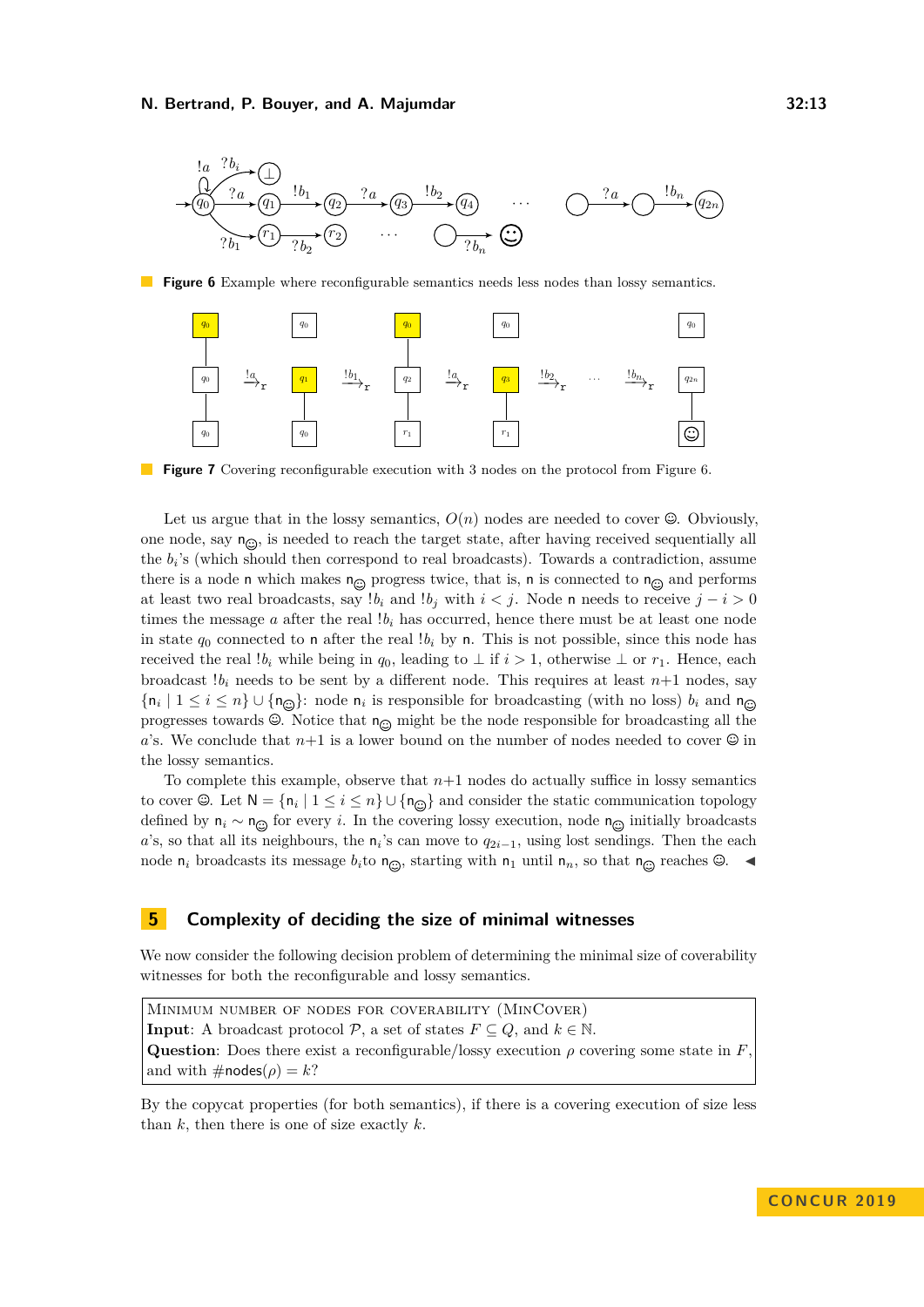### <span id="page-13-1"></span>**32:14 Reconfiguration and Message Losses in Parameterized Broadcast Networks**



**Figure 8** Illustration of the reduction to prove NP-hardness of MINCOVER.

▶ **Theorem 13.** MINCOVER *is* NP-complete for both reconfigurable and lossy broadcast *networks.*

The NP-hardness of MINCOVER is proved by reduction from SETCOVER, which is known to be NP-complete [\[9\]](#page-14-10). Recall that SETCOVER takes as input a finite set of elements  $U$ , a collection S of subsets of  $\mathcal U$  and an integer  $k$ , and returns yes iff there exists a subcollection of  $S$  of size at most  $k$  that covers  $U$ .

Given an instance of the SETCOVER problem  $(U, \mathcal{S}, k)$  with  $U = \{a_1, a_2, \ldots, a_n\}$  and  $S = \{S_1, S_2, \ldots, S_m\}$ , we build a protocol  $\mathcal{P} = (Q, I, \Sigma, \Delta)$  as depicted in Figure [8,](#page-13-1) where we assume  $S_i = \{a_{i1}, a_{i2}, \dots\}$  for every *i*.

We can then show that  $U$  has a cover using  $S$  of size  $k$  if and only if there exists a reconfigurable/lossy execution for  $P$  covering  $F$  and with  $k+1$  nodes.

For the NP-membership, it suffices to observe that the length of a minimal covering execution is polynomially bounded, thanks to Theorem [5](#page-6-1) and [8.](#page-7-1) Moreover, configurations and updates of configurations by given transitions can be represented in and computed in a compact way. It is thus possible to implement a guess-and-check NP-algorithm for the MinCover problem, that non deterministically guesses an execution with *k* nodes of maximal length that is polynomially bounded in the size of the broadcast protocol.

# **6 Conclusion**

In this paper, we have given a tight linear bound on the cutoff and a tight quadratic bound on the covering length for reconfigurable broadcast networks. We have also proposed a new semantics for broadcast networks with a static topology, where messages can be lost at sending. Similar tight bounds can be proven for that new semantics. Proofs are based on a refinement of the saturation algorithm of [\[2\]](#page-14-6), and on fine analysis of copycat lemmas. As a side result of these constructions, we get that the set of states which can be covered by the two semantics is actually the same, but that the reconfigurable semantics can be linearly more succinct (in terms of number of nodes). We also prove the NP-completeness for the existence of a witness execution with the minimal number of nodes.

As future work, we want to pursue the study of the model with stochastic losses, and design analysis algorithms for various quantitative questions. Also, in this work we have not studied the tradeoff between number of nodes and length of covering computation. The precise interplay between number of nodes and length of covering execution is a possible direction for future work.

### **References**

<span id="page-13-0"></span>**<sup>1</sup>** Roderick Bloem, Swen Jacobs, Ayrat Khalimov, Igor Konnov, Sasha Rubin, Helmut Veith, and Josef Widder. *Decidability of Parameterized Verification*. Synthesis Lectures on Distributed Computing Theory. Morgan & Claypool Publishers, 2015. [doi:10.2200/](http://dx.doi.org/10.2200/S00658ED1V01Y201508DCT013) [S00658ED1V01Y201508DCT013](http://dx.doi.org/10.2200/S00658ED1V01Y201508DCT013).